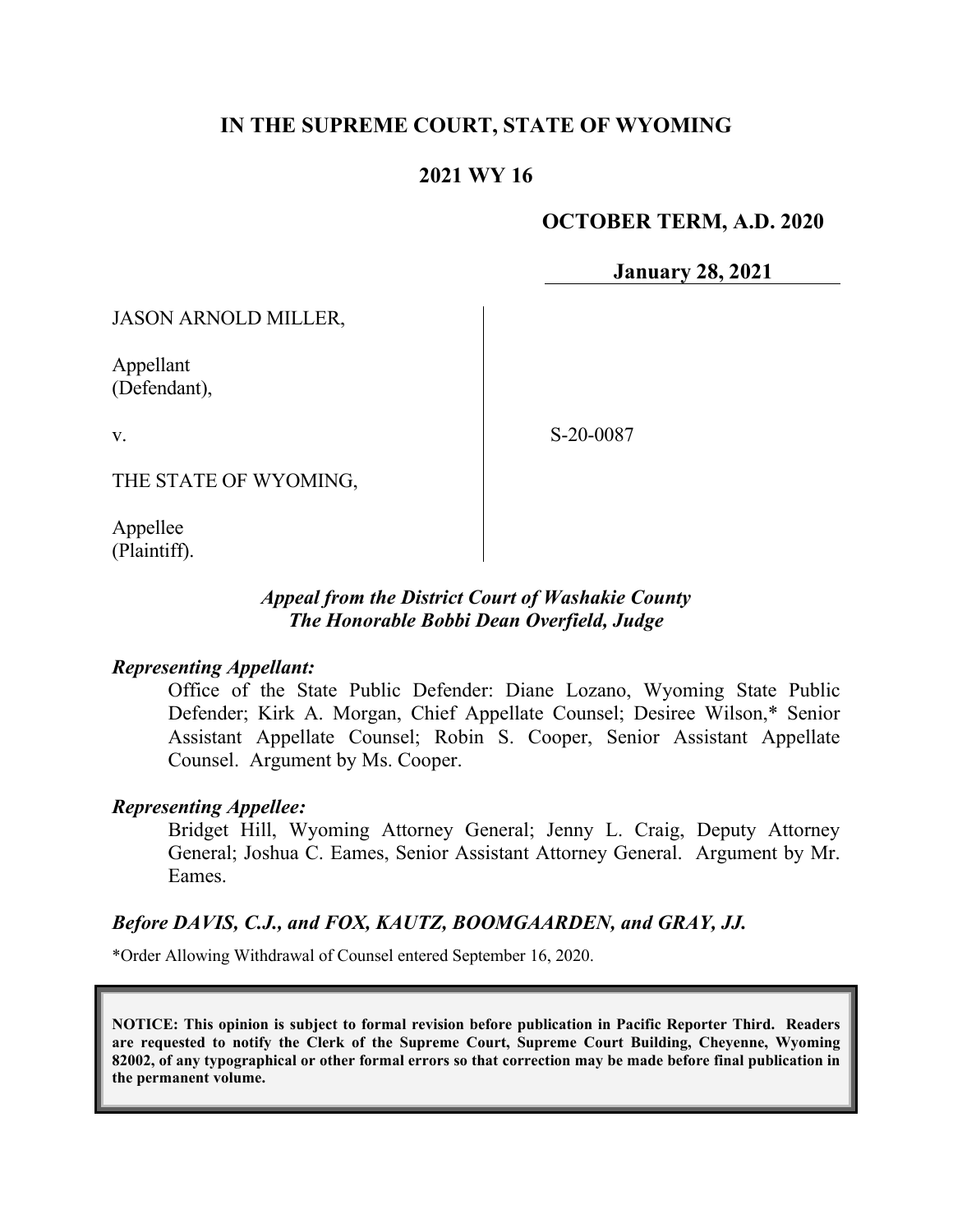## **GRAY, Justice.**

[¶1] A jury convicted Jason Miller on three counts of first-degree sexual abuse of a minor. On appeal, Mr. Miller claims the district court erred in admitting evidence of prior bad acts under W.R.E.  $404(b)^1$  $404(b)^1$  and by refusing to conduct a pretrial taint hearing. We affirm.

#### *ISSUES*

[¶2] The issues are:

- 1. Did the admission of W.R.E. 404(b) evidence prejudice Mr. Miller?
- 2. Did the district court abuse its discretion in concluding A.B. was competent without further consideration of evidence of taint?

## *FACTS*

[¶3] Mr. Miller married A.B.'s mother, K.B., in 2010. In 2014, Mr. Miller and K.B. moved to Worland, Wyoming, with K.B.'s two children—A.B., born July 14, 2003, and A.B.'s sister, born June 5, 2007. The family lived first with K.B.'s father and then for a short while with K.B.'s sister-in-law. Over the next two years, the family moved to three different locations in Worland: in November 2014, they moved to a three-bedroom apartment on Third Street; in July 2015, they relocated to a residence on Charles Avenue; and in April 2016, they rented a two-bedroom apartment on Cloud Peak Drive.

[¶4] In August 2016, Mr. Miller moved to Cheyenne. He returned to Worland in September 2016. He then rented the apartment across the hallway from K.B.'s apartment. A.B. moved in with Mr. Miller because he would have his own bedroom prior to the move he shared a room with his sister.

<span id="page-1-0"></span> $1$  W.R.E. 404(b) provides:

<sup>(</sup>b) *Other crimes, wrongs, or acts.* – Evidence of other crimes, wrongs, or acts is not admissible to prove the character of a person in order to show that he acted in conformity therewith. It may, however, be admissible for other purposes, such as proof of motive, opportunity, intent, preparation, plan, knowledge, identity, or absence of mistake or accident, provided that upon request by the accused, the prosecution in a criminal case shall provide reasonable notice in advance of trial, or during trial if the court excuses pretrial notice on good cause shown, of the general nature of any such evidence it intends to introduce at trial.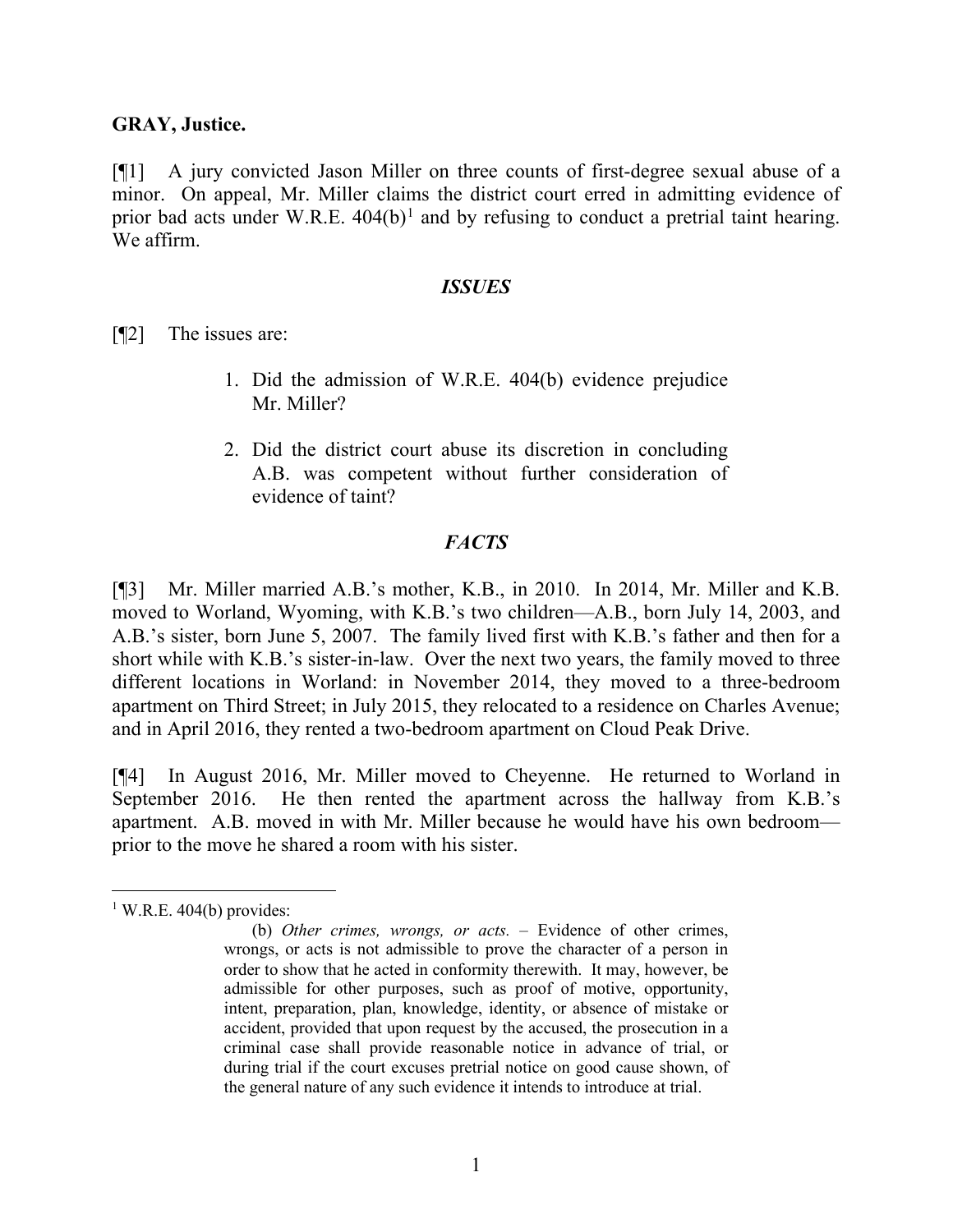[¶5] K.B. testified that around September 2016, she walked into Mr. Miller's apartment and saw A.B. lying on the bed in his underwear. Mr. Miller was in the room and jumped into a corner trying to hide an erection. K.B. reported Mr. Miller to the Worland Police Department alleging A.B. had been sexually abused. Worland Police Officer John Core and a Department of Family Services employee interviewed A.B. and videotaped the interview. A.B. was later interviewed at the Children's Advocacy Project in Casper and also received counseling from two other individuals.

[¶6] On November 2, 2018, the State filed a Felony Information charging Mr. Miller with six counts of first-degree sexual abuse of a minor.<sup>[2](#page-2-0)</sup> The information alleged the charged conduct occurred in Worland at various locations over a two-year period from August 2014 through September 2016. Three of the counts were dismissed before trial. The three remaining counts alleged:

> Count I . . . Sexual Abuse of a Minor in the First Degree, during the timeframe of December 2014 to September 2015 [(Third Street apartment);]

(iii)Being eighteen (18) years of age or older, the actor inflicts sexual intrusion on a victim who is less than sixteen (16) years of age and the actor occupies a position of authority in relation to the victim.

(b) Except as provided in subsection (c) of this section, a person convicted under subsection (a) of this section is subject to imprisonment for not more than fifty (50) years, unless the person convicted qualifies under W.S. 6-2-306(e).

(c) A person convicted under paragraph  $(a)(i)$  of this section, where the actor is at least twenty-one (21) years of age, is subject to imprisonment for not less than twenty-five (25) years nor more than fifty (50) years, unless the person convicted qualified under W.S. 6-2-306(e).

Wyo. Stat. Ann. § 6-2-314(a)–(c) (LexisNexis 2019).

<span id="page-2-0"></span> $2$  The crime of first-degree sexual abuse of a minor occurs when:

<sup>(</sup>a) An actor commits the crime of sexual abuse of a minor in the first degree if:

<sup>(</sup>i) Being sixteen (16) years of age or older, the actor inflicts sexual intrusion on a victim who is less than thirteen (13) years of age;

<sup>(</sup>ii) Being eighteen (18) years of age or older, the actor inflicts sexual intrusion on a victim who is less than eighteen (18) years of age, and the actor is the victim's legal guardian or an individual specified in W.S. 6-4-402;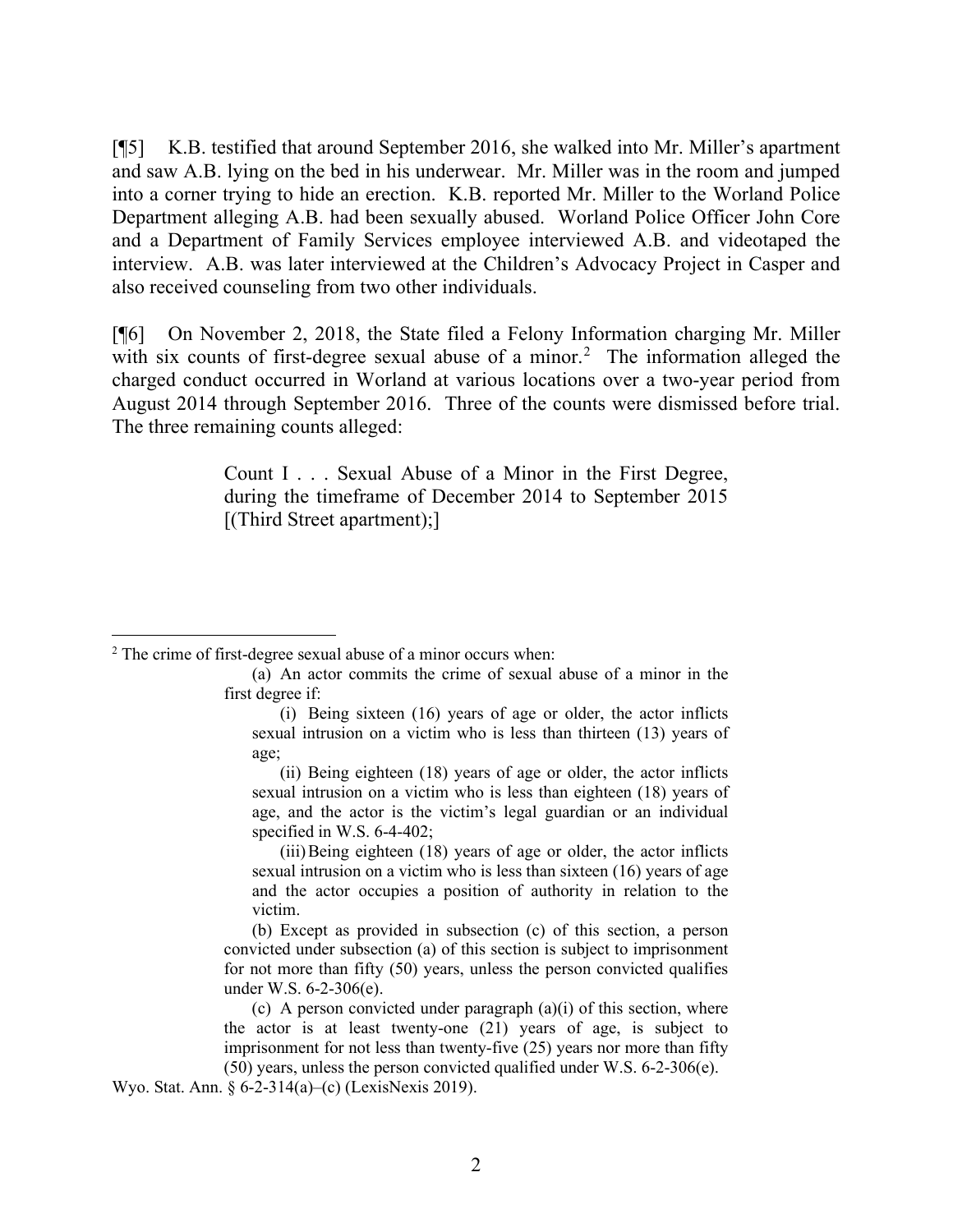Count II . . . Sexual Abuse of a Minor in the First Degree, during the timeframe of September 2015 to March 2016 [(Charles Avenue residence); and]

Count III . . . Sexual Abuse of a Minor in the First Degree, during the timeframe of September 1, 2016 to September 30, 2016 [(Cloud Peak Drive apartment).]

[¶7] The district court scheduled trial for April 22, 2019. Prior to trial, Mr. Miller filed a demand for notice of intent to use 404(b) evidence. The State did not respond. At trial, the State elicited unnoticed 404(b) evidence before the jury, resulting in a mistrial. The district court set a second trial for August 26, 2019.

[¶8] Before the second trial, the State filed a notice of intent to elicit 404(b) testimony. It requested the admission of earlier federal and state judgments against Mr. Miller.<sup>[3](#page-3-0)</sup> It also sought to introduce evidence of Mr. Miller's course of conduct leading up to the alleged sexual abuse charges, including: "testimony . . . as to sleeping arrangements"; K.B. witnessing Mr. Miller and A.B. masturbating together; K.B. finding Mr. Miller lying on top of A.B.; and Mr. Miller's statements regarding what is normal in a father-son relationship. This uncharged conduct did not involve sexual intrusion, one of the elements of the charged conduct. The State argued it was admissible to show that Mr. Miller engaged A.B. in a series of escalating sexual encounters (grooming) which eventually led to the charged conduct (fellatio and anal penetration). Mr. Miller objected.

[¶9] The district court heard argument on August 20, 2019. As to anticipated 404(b) course of conduct testimony, the court ruled the evidence was admissible "to develop the circumstances of the case and the course of conduct . . . to the extent that it is not specific to charged conduct that has already been dealt with [in the earlier State charges]." The district court did not, however, conduct the analysis required under *Gleason v. State*, 2002 WY 161, ¶ 30, 57 P.3d 332, 343 (Wyo. 2002) prior to its ruling.

[¶10] Mr. Miller also filed a pretrial motion requesting a competency and taint hearing. He claimed A.B. had been subjected to an extensive number of interviews where inappropriate questioning techniques were used. As a result, Mr. Miller contended A.B.'s version of events had been tainted, and A.B. could no longer provide an independent recollection of events. The district court held a hearing and determined A.B. was competent to testify. It also concluded Mr. Miller failed to present evidence warranting a further taint hearing.

<span id="page-3-0"></span><sup>3</sup> In 2017, Mr. Miller pled nolo contendere to a charge of third-degree sexual abuse of A.B. in violation of Wyo. Stat. Ann. § 6-2-316(a)(iv). In 2018, Mr. Miller was convicted on a federal charge of possessing child pornography.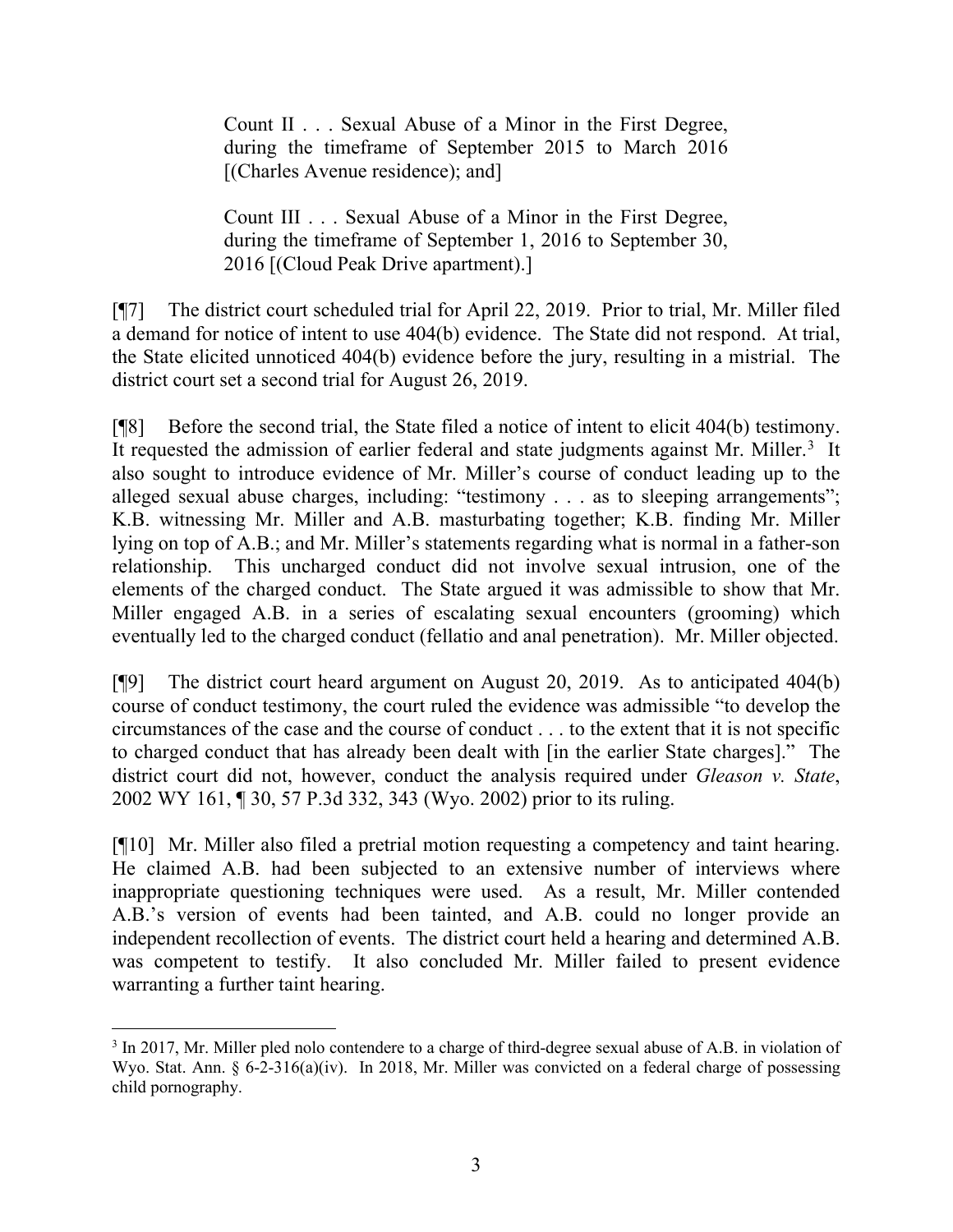[¶11] The case proceeded to trial where only three witnesses were called.<sup>[4](#page-4-0)</sup> Specific to the uncharged prior bad acts at issue here, K.B. and A.B. testified. K.B. testified that during their time at the Third Street apartment, A.B. and Mr. Miller had a close relationship. Mr. Miller would shower and bathe with A.B. a "[c]ouple times a week." This continued after the family moved to Charles Avenue but "[i]t was less there." K.B. questioned Mr. Miller about this conduct, and he said this was "[Mr. Miller's and A.B.'s] bonding time and that [it] was actually a normal way a father would teach a son how to take care of his hygiene." K.B. testified she never had a normal childhood herself, so she believed Mr. Miller. She also recounted that while living at Third Street, she walked in on Mr. Miller "masturbating with [A.B.] there." K.B. immediately walked out of the house and Mr. Miller followed her. Mr. Miller said, "It's not what it looks like. . . . That's how a father teaches a young boy to properly masturbate." Again, K.B. said she believed him.

[¶12] A.B. testified that he started taking baths with Mr. Miller at the Third Street apartment. He thought it was normal because Mr. Miller told him it was normal, and Mr. Miller was the only father he knew. During this same time, A.B. stated he and Mr. Miller would sleep in the same bed, usually naked.

[¶13] A.B. also testified to the charged conduct. A.B. testified the first time he and Mr. Miller had sexually intrusive contact, A.B. was lying on his bed playing with his phone. Mr. Miller came in and closed the door. He sat on the bed and undressed. A.B. also undressed. The two performed mutual fellatio for five to ten minutes followed by Mr. Miller anally penetrating A.B. This pattern continued throughout the time they lived together and at each location, usually when his mother was not home. A.B. said he never resisted the sexual encounters or spoke to anyone about this because he believed these behaviors were normal. He trusted Mr. Miller and thought he was a good father.

[¶14] The defense did not call any witnesses. The theory of defense expressed in closing argument was that K.B. wanted to divorce Mr. Miller. To ensure A.B. would not be able to live with Mr. Miller after a divorce, K.B. coached A.B. to make accusations of sexual abuse.

[¶15] The jury returned a guilty verdict on all three counts. The district court sentenced Mr. Miller to twenty-five to fifty-year terms of imprisonment on Counts I and on II, to run consecutively, and twenty-five to fifty years on Count III, concurrent to the sentences imposed on Counts I and II.

<span id="page-4-0"></span><sup>4</sup> These witnesses were K.B., A.B., and an expert witness who had not read any information about the case. The expert witness testified only generally to the time frames in which children eventually report sexual abuse and the process of grooming.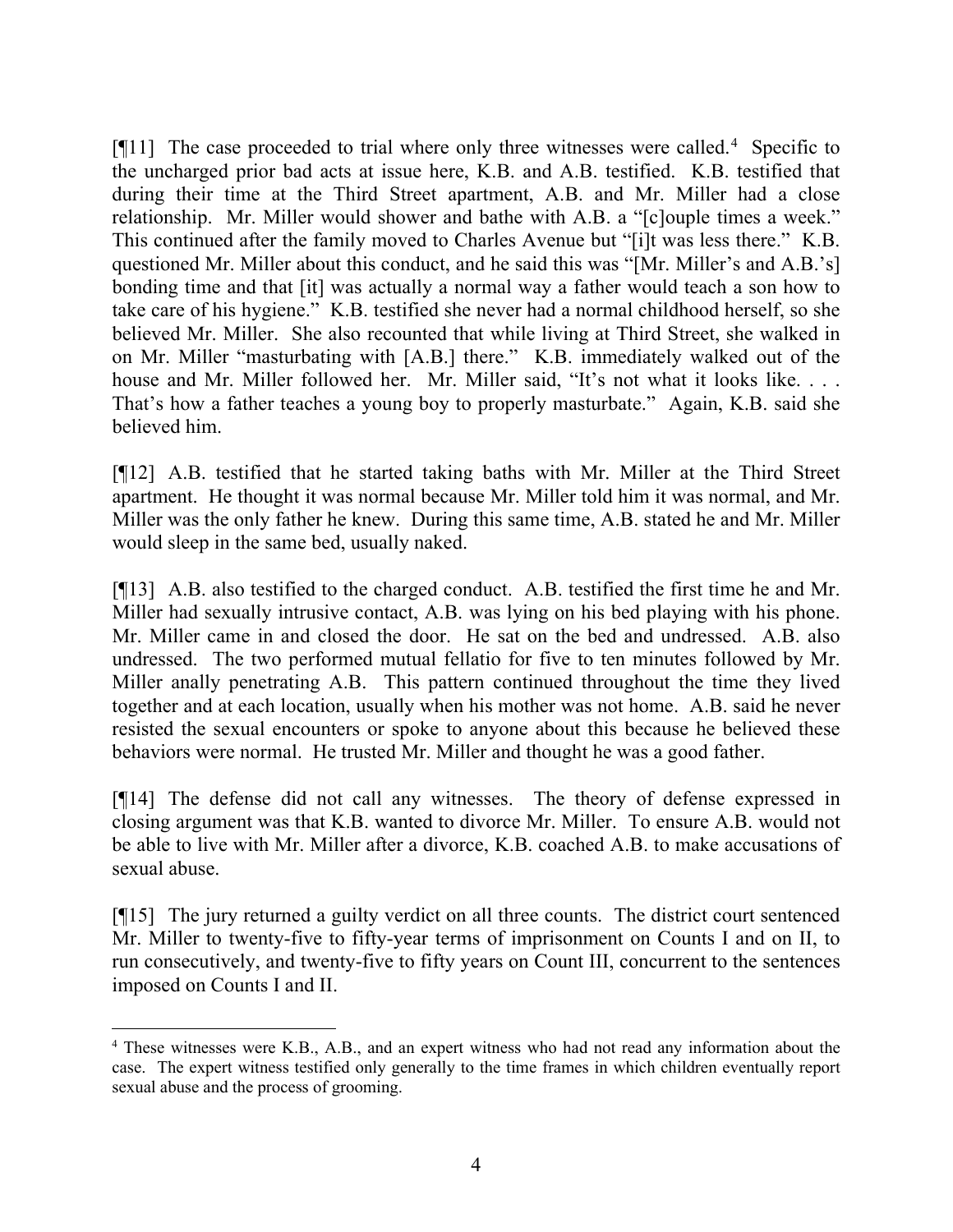#### *DISCUSSION*

#### *I. Did the admission of W.R.E. 404(b) evidence prejudice Mr. Miller?*

[¶16] Mr. Miller contends the district court erred in allowing K.B. and A.B. to testify regarding the sleeping arrangements; Mr. Miller's frequent bathing and showering with A.B.; incidents of masturbation; and Mr. Miller's explanations that his conduct with A.B. was normal. He claims this testimony was unfairly prejudicial 404(b) evidence because it did not relate directly to the first-degree sexual assault charges at trial.

#### **A. Standard of Review**

[¶17] The admissibility of 404(b) evidence is reviewed "in two parts; first for abuse of discretion, assuming the court performed some sort of analysis under the *Gleason* [¶ 30, 57 P.3d at 343] framework."[5](#page-5-0) *Mitchell v. State*, 2020 WY 142, ¶ 20, 476 P.3d 224, 232

. . . The trial court should [then] weigh [the following] factors against the probative value of the evidence:

1. The reprehensible nature of the prior bad act. The more reprehensible the act, the more likely the jury will be tempted to punish the defendant for the prior act.

2. The sympathetic character of the alleged victim of the prior bad act. Again, the jury will be tempted to punish the defendant for the prior act if the victim was especially vulnerable.

3. The similarity between the charged crime and the prior bad act. The more similar the acts, the greater is the likelihood that the jury will draw the improper inference that if the defendant did it once, he probably did it again.

4. The comparative enormity of the charged crime and the prior bad act. When the prior act is a more serious offense than the charged crime, the introduction of that act will tend to place the defendant in a different and unfavorable light.

5. The comparable relevance of the prior bad act to the proper and forbidden inferences. Evidence of the prior bad act may be much more probative of bad character than it is of any legitimate inference permitted by Rule 404(b).

<span id="page-5-0"></span><sup>5</sup> These *Gleason* factors are:

<sup>1.</sup> How clear is it that the defendant committed the prior bad act?

<sup>2.</sup> Does the defendant dispute the issue on which the state is offering

the prior bad acts evidence?

<sup>3.</sup> Is other evidence available?

<sup>4.</sup> Is the evidence unnecessarily cumulative?

<sup>5.</sup> How much time has elapsed between the charged crime and the prior bad act?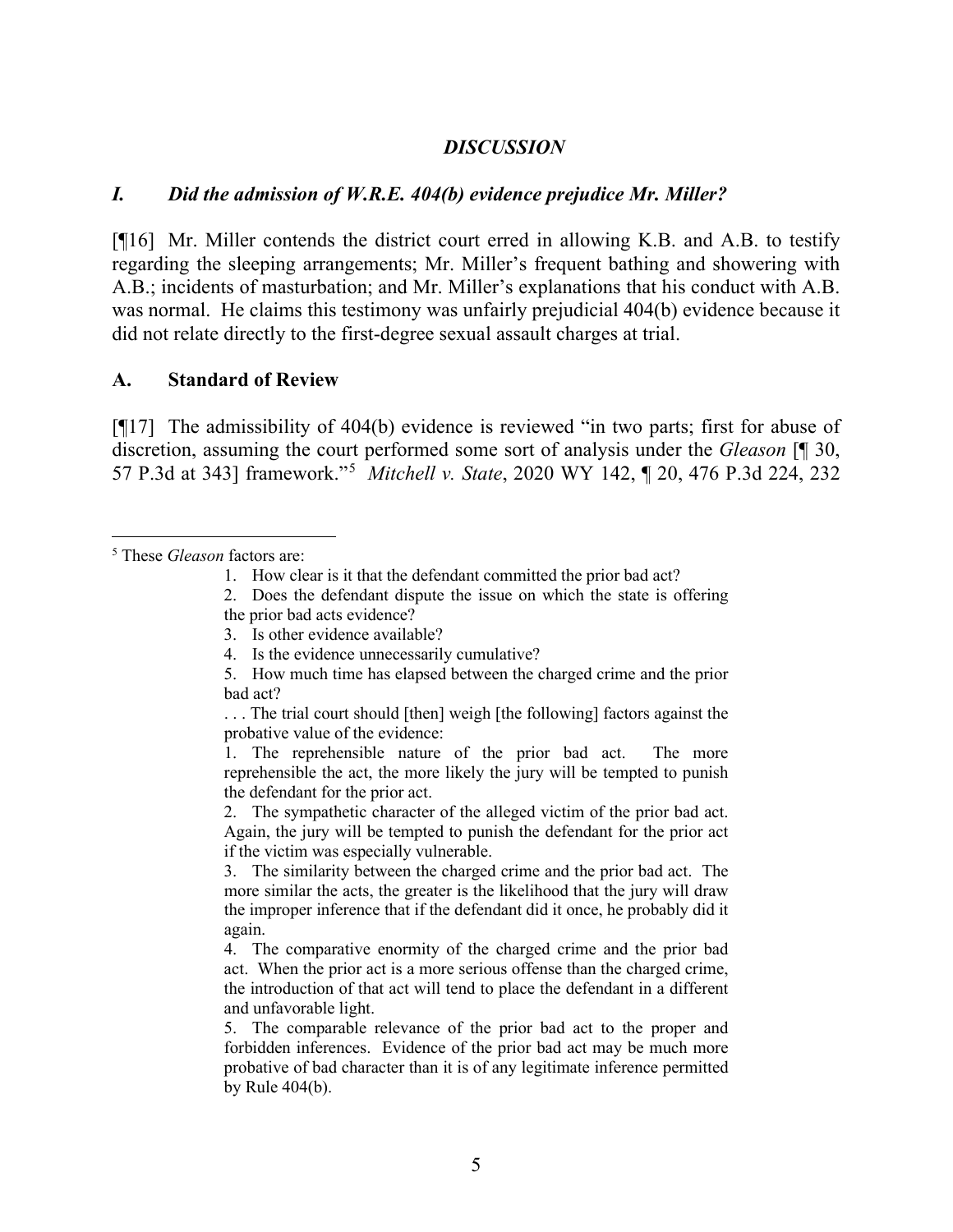(Wyo. 2020) (citations omitted); *Moser v. State*, 2018 WY 12, ¶ 24, 409 P.3d 1236, 1244–45 (Wyo. 2018) ("Our task in reviewing a district court's decision on the admissibility of uncharged misconduct evidence is to determine whether the district court abused its discretion, not to apply the *Gleason/Vigil* test anew." (citations omitted)). "Second, if we find error, or if the first prong is unreviewable because no analysis occurred, our inquiry turns to whether the admission was prejudicial." *Mitchell*, ¶ 20, 476 P.3d at 232 (citations omitted).

[¶18] "[A]n error is prejudicial when 'there is a reasonable probability that the result would have been more favorable to the defendant had the error not occurred.'" *Id.* ¶ 21, 476 P.3d at 232 (quoting *Larkins v. State*, 2018 WY 122, ¶ 94, 429 P.3d 28, 49–50 (Wyo. 2018)). "[T]he touchstone of the enquiry must remain whether the . . . [error] 'undermines our confidence' that the factfinder would have reached the same result." *Larkins*, ¶ 94, 429 P.3d at 49–50 (quoting *Strickler v. Greene*, 527 U.S. 263, 300–01, 119 S.Ct. 1936, 1957–58, 144 L.Ed.2d 286 (1999) (Souter, J., concurring in part and dissenting in part)).

# **B. Analysis**

[¶19] Mr. Miller argues that had the trial court considered the *Gleason* factors before admitting the 404(b) evidence, the evidence would not have been admissible at trial. Mr. Miller contends the verdict would have been more favorable absent the 404(b) evidence because his conviction hinged on A.B.'s credibility and the evidence inappropriately bolstered A.B.'s testimony. The district court held a hearing on the admissibility of the 404(b) evidence, but did not conduct a *Gleason* analysis. Because it did not conduct the required analysis, we review only whether Mr. Miller was prejudiced by the admission of the 404(b) evidence.

[¶20] "Error is prejudicial if there is a reasonable possibility that the verdict might have been more favorable to the defendant if the error had not been made. Prejudicial error requires reversal, while harmless error does not." *Volpi v. State*, 2018 WY 66, ¶ 33, 419 P.3d 884, 894 (Wyo. 2018) (citations omitted). "A core principle of Wyoming Rule of Evidence 404(b) 'is that the defendant in a criminal case should not be convicted because he is an unsavory person, nor because of past misdeeds, but only because of his guilt of the particular crime charged.'" *Blanchard v. State*, 2020 WY 97, ¶ 18, 468 P.3d 685, 691 (Wyo. 2020) (quoting *Vinson v. State*, 2020 WY 93, ¶ 17, 467 P.3d 1009, 1012 (Wyo. 2020) (quoting *Leyva v. State*, 2007 WY 136, ¶ 19, 165 P.3d 446, 452 (Wyo. 2007))).

<sup>6.</sup> Whether the prior act resulted in a conviction. The jury may be tempted to punish the defendant if they believe he escaped punishment for the prior bad act.

*LaJeunesse v. State*, 2020 WY 29, ¶¶ 10–16, 458 P.3d 1213, 1217–19 (Wyo. 2020) (quoting *Gleason*, ¶ 27, 57 P.3d at 342–43).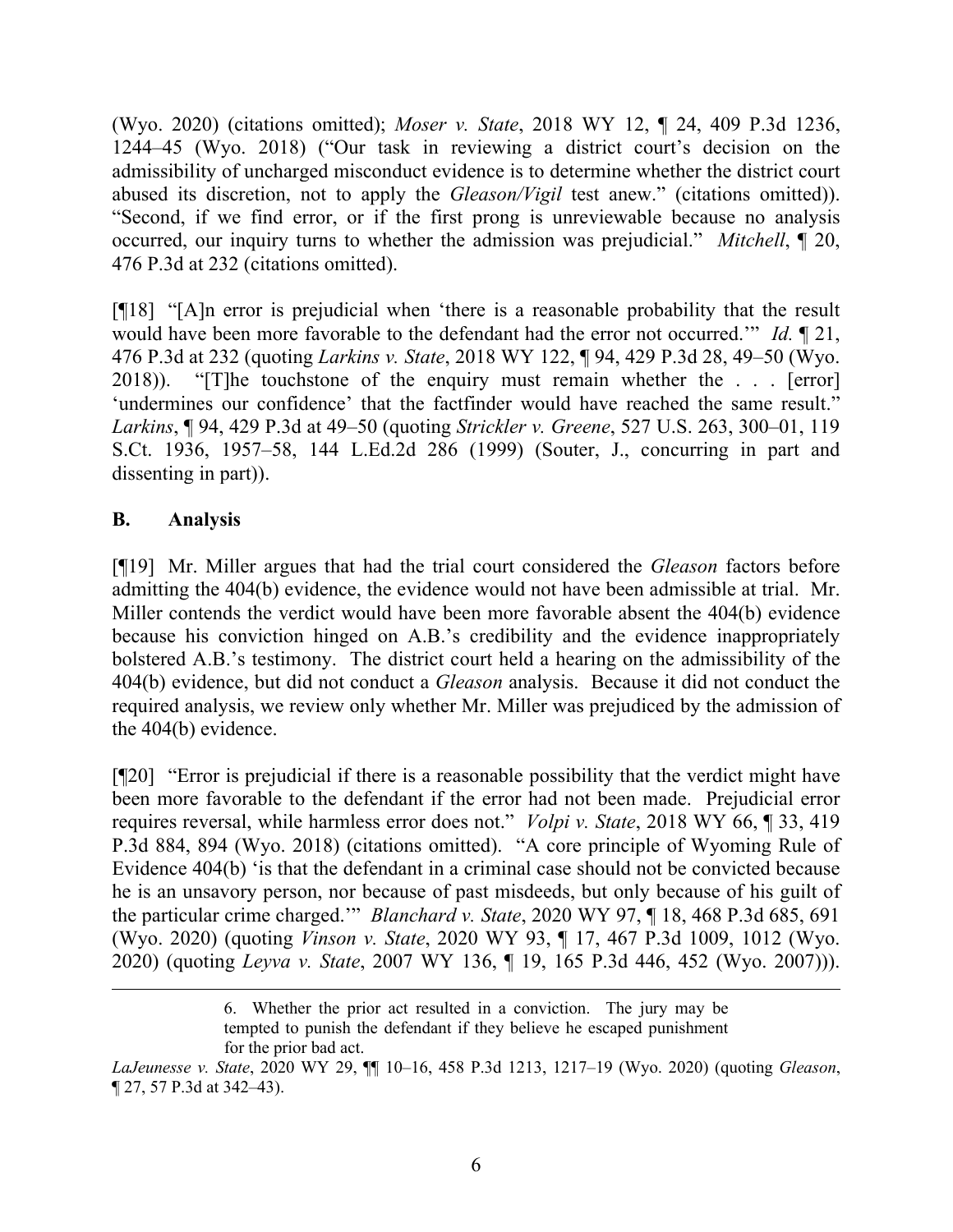Our review of the record convinces us that the admission of Mr. Miller's prior conduct was not prejudicial.

[¶21] It is true that the verdict depended primarily on whether the jury believed A.B.'s testimony. K.B. testified to the uncharged misconduct she witnessed. This conduct eventually led her to believe Mr. Miller was abusing A.B. and ultimately to her report of the abuse. While a portion of A.B.'s testimony covered the uncharged conduct (grooming), the bulk of A.B.'s testimony focused on the charged conduct (sexual penetration and fellatio). The prior uncharged conduct put the relationship between A.B. and Mr. Miller in context. It explained why A.B. did not think the interactions between Mr. Miller and himself were wrong until he got older.

[¶22] A.B.'s testimony was the only evidence of the charged conduct, as there were no other witnesses to the charged incidents. A.B. testified about when and where Mr. Miller caused A.B. to perform fellatio on him and when and where Mr. Miller anally penetrated A.B. A.B. recalled that this activity occurred about once or twice a week when he was living at the Third Street apartment. Encounters like these continued about once or twice a week at the Charles Avenue residence. They also occurred at the Cloud Peak apartment, where the frequency increased to as often as three times a week. Although no one told him these sexual encounters were not normal, A.B. testified "after a few years, towards the end of it, [h]e was getting doubts of the whole thing and told [his] mom." No evidence was presented in contravention of A.B.'s testimony.

[¶23] After reviewing A.B.'s testimony, we conclude that even without the evidence of Mr. Miller's prior uncharged conduct, there is no reasonable probability that the jury would have reached a different conclusion absent the admission of the 404(b) evidence. The admission of the 404(b) evidence did not prejudice Mr. Miller.

# *II. Did the district court abuse its discretion in concluding A.B. was competent without further consideration of evidence of taint?*

[¶24] Mr. Miller asserts the court abused its discretion when it found A.B. competent to testify without allowing him to address taint.

# **A. Standard of Review**

[¶25] We review the district court's competency determination for an abuse of discretion and its underlying factual findings under our clearly erroneous standard of review. *Young v. State*, 2018 WY 53, ¶ 14, 418 P.3d 224, 227 (Wyo. 2018). "Determining whether the trial court abused its discretion involves consideration of whether the court could reasonably conclude as it did, and whether it acted in an arbitrary and capricious manner." *Id.* (quoting *Triplett v. State*, 2017 WY 148, ¶ 23, 406 P.3d 1257, 1262 (Wyo. 2017)). In our review,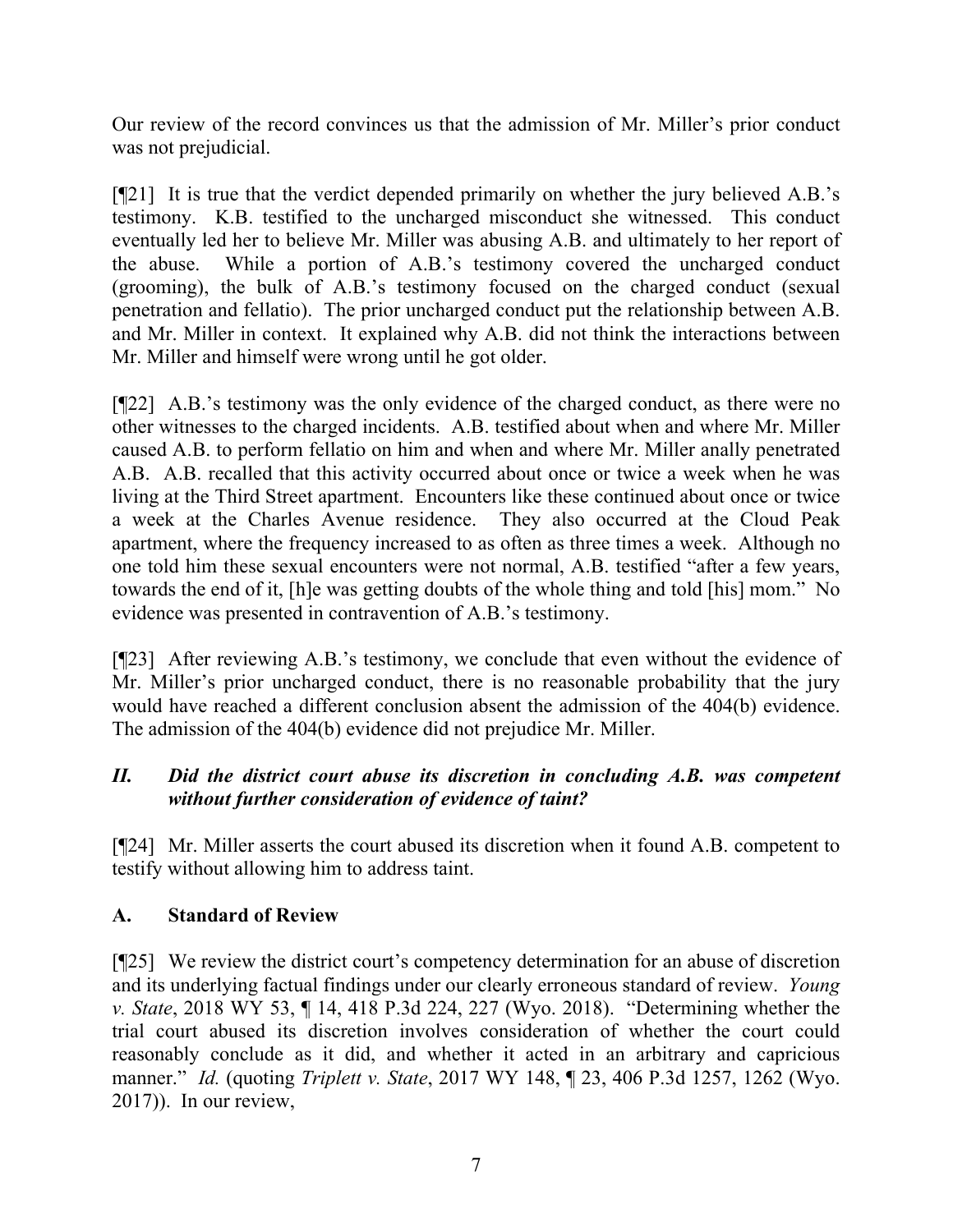[w]e do not presume to place ourselves in the shoes of the trial court in these cases by reading a cold record. The trial court sees the witness'[s] facial expressions, hears inflections in [his] voice and watches [his] mannerisms during examination. These observations are a vital part of the ultimate ruling on competency.

*Hutchinson v. State*, 2012 WY 155, ¶¶ 5–7, 290 P.3d 174, 175–77 (Wyo. 2012) (citations omitted).

# **B. Analysis**

[¶26] At the time of the competency hearing, A.B. was sixteen years old. Previous interviews of A.B. occurred when he was thirteen to fifteen years old. "[Wyoming Rule of Evidence 601] presumes . . . 'every person is competent to be a witness except as otherwise provided in these rules.'" *Id.* ¶ 5, 290 P.3d at 176 (quoting W.R.E. 601). "[F]ew persons are inherently incapable of testifying in some manner which is potentially useful." *Larsen v. State*, 686 P.2d 583, 585 (Wyo. 1984). This includes children, as it is intelligence, not age, which is the deciding factor in determining a witness's competency to testify. *Id.* at 585–86 ("The age of the victim witness in this case [three at the time of the abuse and five at the time of trial] does not mandate a finding of incompetency.").

[¶27] The question in determining competency is whether the witness can "understand, receive, remember and narrate impressions and is sensible to the obligations of the oath taken before testifying." *Mersereau v. State*, 2012 WY 125, ¶ 6, 286 P.3d 97, 104 (Wyo. 2012) (quoting *Simmers v. State*, 943 P.2d 1189, 1199 (Wyo. 1997)), *abrogated on other grounds by Rodriguez v. State*, 2019 WY 25, ¶¶ 28, 37, 435 P.3d 399, 407, 410 (Wyo. 2019). Wyoming uses a five-part test adopted in *Larsen*, 686 P.2d at 585, to determine a child witness's competence to testify. The district court must determine whether the child has:

> (1) an understanding of the obligation to speak the truth on the witness stand; (2) the mental capacity at the time of the occurrence concerning which [he] is to testify, to receive an accurate impression of it; (3) a memory sufficient to retain an independent recollection of the occurrence; (4) the capacity to express in words [his] memory of the occurrence; and (5) the capacity to understand simple questions about it.

*Young*, ¶ 16, 418 P.3d at 228 (quoting *Larsen*, 686 P.2d at 585).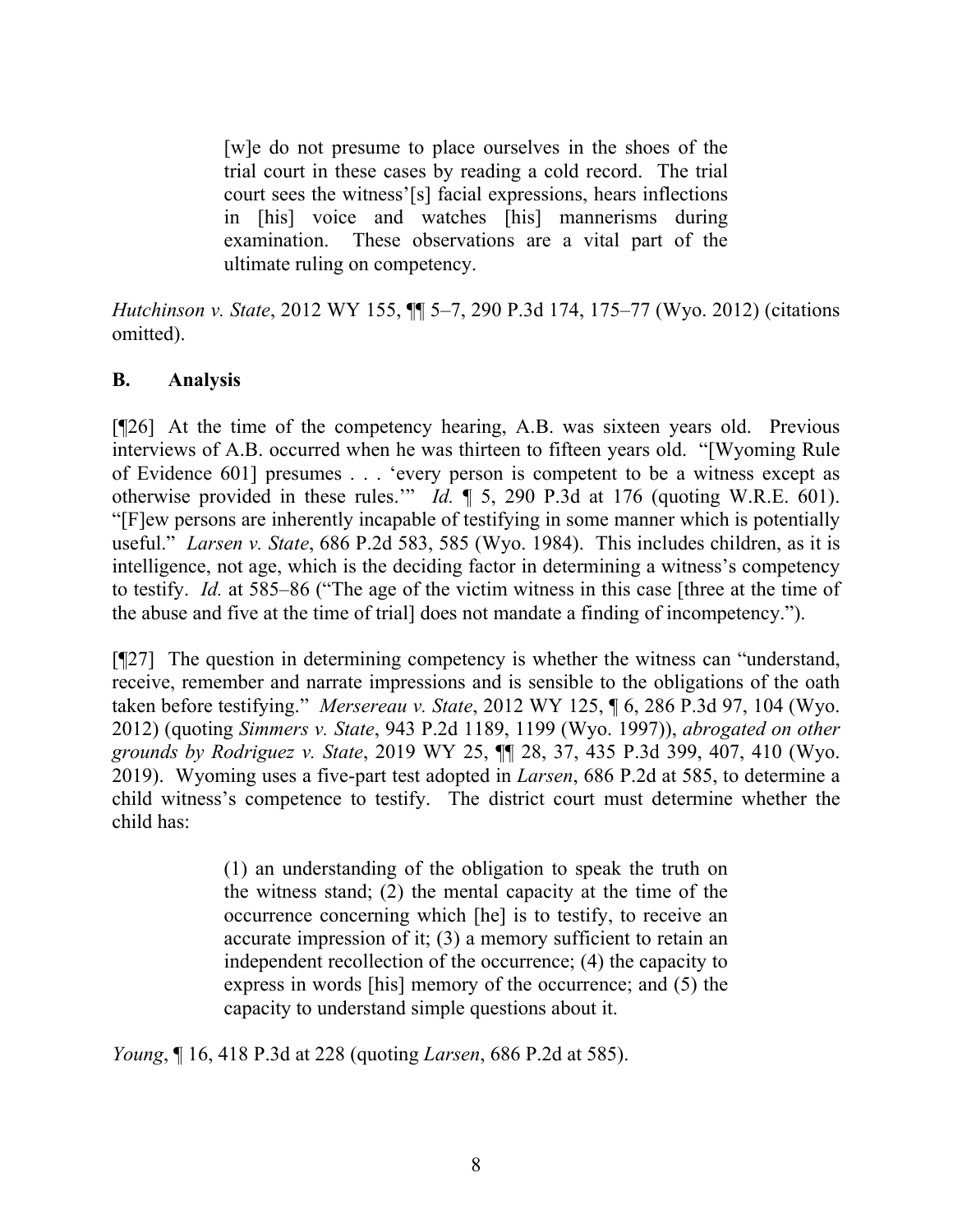[¶28] The issue of taint does not have to be addressed at a separate hearing but usually can be adequately tested under the third factor of the *Larsen* test—whether the child has "a memory sufficient to retain an independent recollection of the occurrence." *Griggs v. State*, 2016 WY 16, ¶¶ 9–56, 367 P.3d 1108, 1118–28 (Wyo. 2016). We have explained that a specific allegation of taint requires the analysis of the third competency element to be expanded, as follows:

> The factors that should be considered in assessing the reliability of a complaint regarding sexual offenses are: "(1) the age of the victim; (2) circumstances of the questioning; (3) the victim's relationship with the interrogator; and (4) the type of questions asked." \* \* \* Undue suggestiveness can occur when an interviewer has a preconceived notion of what has happened to a child, the interviewer uses leading questions, the interviewer is a trusted authority figure, the person accused of wrongdoing is vilified during the interview, or the interviewer uses threats or rewards to pressure the child.

*Id.* ¶ 30, 367 P.3d at 1122–23 (quoting *English v. State*, 982 P.2d 139, 146 (Wyo. 1999) (citations omitted)). "A court is not required to conduct a separate taint hearing or expand a competency inquiry to also address taint unless trial counsel either specifically requests a taint hearing or formally presents some evidence of taint prior to trial." *Shields v. State*, 2020 WY 101, ¶ 21, 468 P.3d 1097, 1104–05 (Wyo. 2020). To the extent the use of the word "or" in *Shields* can be read to compel a taint hearing on the request of trial counsel without more, we take this opportunity to clarify that more is required. In *Griggs*, we were clear: "[T]here must be a showing of at least 'some evidence' that the victim's statements were the product of suggestive or coercive interview techniques **before** a 'taint hearing' must be granted." *Griggs*, ¶ 30, 367 P.3d at 1123 (emphasis added) (quoting *English*, 982 P.2d at 146 (citing *State v. Michaels*, 642 A.2d 1372, 1383 (N.J. 1994))). We clarify here that the standard in *Griggs* endures and a minimal evidentiary showing of taint is required before a hearing will be granted.

[¶29] Prior to trial, Mr. Miller claimed A.B. was not competent to testify because improper influences and interview techniques had tainted his testimony so completely that he no longer retained an independent recollection of the events. The district court held a competency hearing. On appeal, Mr. Miller contends he was prevented from asking questions regarding the third factor as it related to taint during the competency hearing. For example, he claims he tried to ask A.B. "about details concerning the manner in which he was interviewed," but the prosecutor's objections prevented "questions concerning the interview techniques used on A.B." Our reading of the hearing transcript does not support this contention. Rather, the transcript reveals defense counsel did not ask questions about the *manner* of A.B.'s questioning; instead, he repeatedly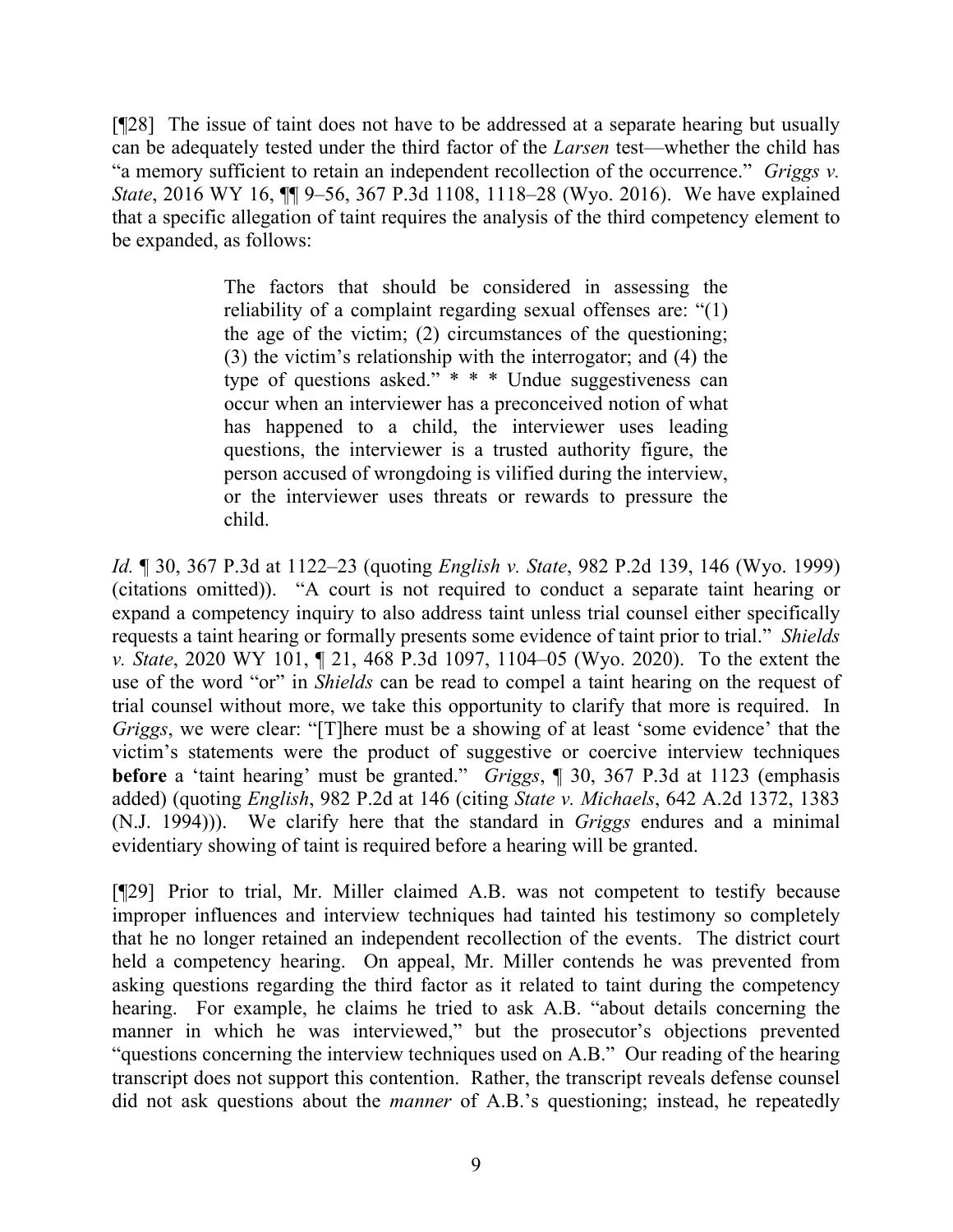attempted to question the *substance* of specific statements A.B. made in each interview. For example, defense counsel asked A.B. what he said about the charges against Mr. Miller during a given interview.

[¶30] Only one question even remotely addressed interview techniques. Defense counsel asked A.B., "did they ask you to clarify what had happened?" A.B. answered, "They might have, I think so." Defense counsel did not follow up. On crossexamination, the State asked A.B., "Has anybody – has anybody ever, regarding [the] allegations, told you that something happened to you which you thought maybe didn't happen?" A.B. responded, "No."

[¶31] The district court encouraged defense counsel to focus on independent recollection rather than the substance of A.B.'s interviews. At one point, the district court explained to defense counsel:

> [W]hat we're trying to focus on is whether or not he has a memory sufficient to retain an independent recollection of the occurrence that is alleged in this particular matter, not specifically what he said in each individual interview.

> > . . .

If you want to ask him specific questions about his recollection of the specific case, please do so, maybe that will establish the burden that you need to move forward in making questions about the interviews.

In response, defense counsel asked A.B. where he lived "from December 2014 to September 2015." A.B. said "it was that apartment . . . over near the canal." When asked where he was living "from September 2015 to March 2016," A.B. testified he had lived in the "house which is next to the church that says 999." When asked what his specific allegations were for that period of time, A.B. said "oral sex, and then he also did let's say anal." However, A.B. could not remember where he was living in September 2016. Defense counsel proceeded, "Because you don't recall where you were living during that time period, you can't tell what happened during that period of time; can you?" A.B. answered, "I can because as I said, I know what happened between an ordered time frame. I know what happened between two larger dates because it happened between when I moved here until 2016."

[¶32] At the conclusion of the competency hearing, Mr. Miller's counsel requested a taint hearing as to Count III based on A.B.'s inability to recall where he was living in September 2016. The following colloquy ensued: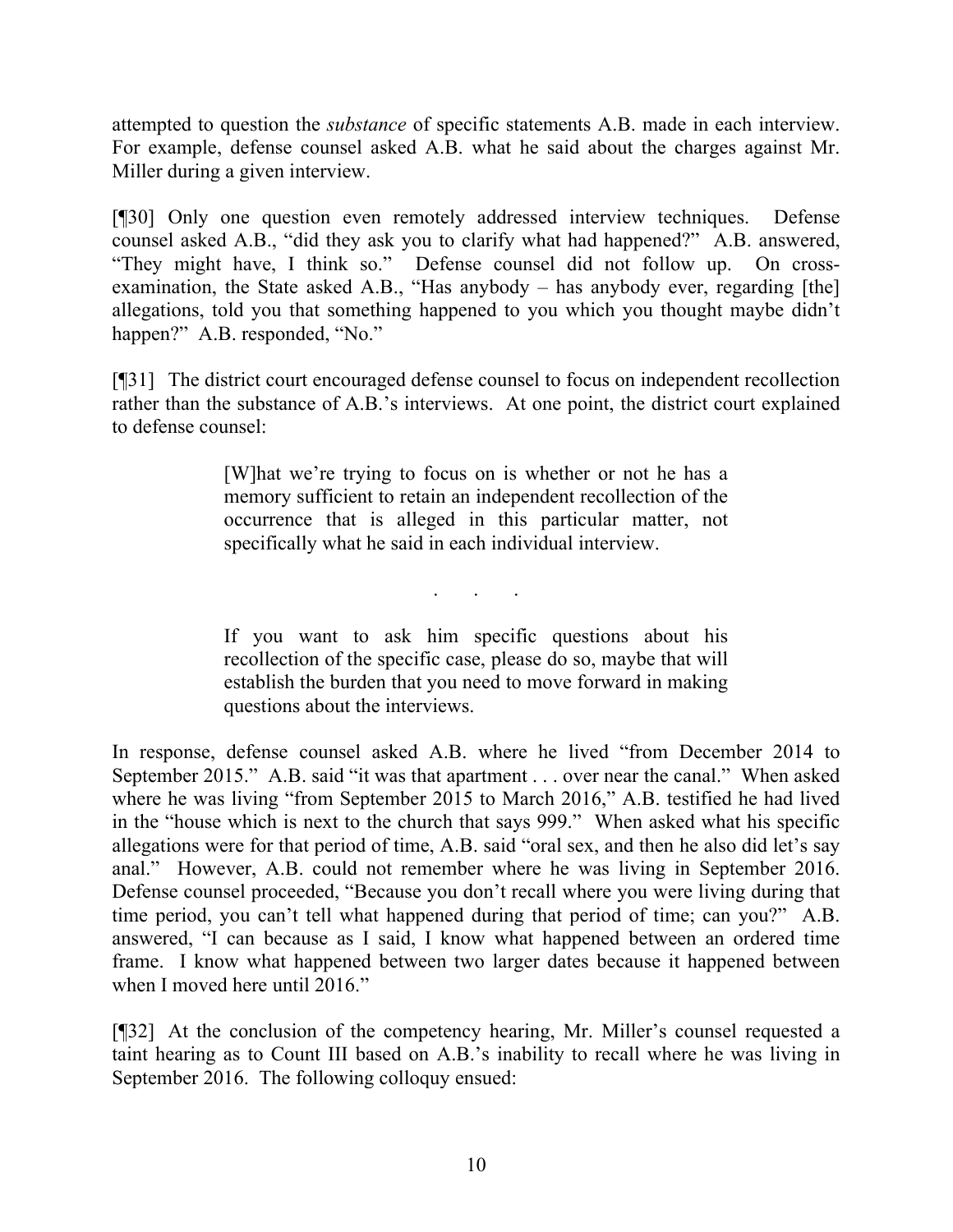[Court:] [W]hat's the indication that he may have been coached or tainted in regards [sic] to that particular count?

[Counsel:] [A.B.] doesn't know where he was living. Obviously if something was happening to him that recently, that he would have a memory of that, unless he was prompted and told that that was a date. . . .

[Court:] Is there any evidence or information that that in fact happened? I mean he hasn't just forgot the address since he gave that information to them?

[Counsel:] I think the indication is that he's stated all these other places that he lived and then doesn't have [specific] recollection of that particular place, I think that's significant. Do I have a lot of other information regarding that? No, I don't.

[¶33] Prior to ruling, the court again attempted to clarify the argument:

[Court:] What remedy are you asking for in regards [sic] to [Count III]?

[Counsel:] I would like to be able to do a taint hearing regarding [Count III].

[Court:] What do you think that that would entail beyond what we have already done here today?

[Counsel:] It would entail questioning specifically about . . . how he came up with what he alleged in the interview that he had with John Core and others on February 2018, as to that particular count. That if he doesn't recall anything about it, he may have been coached as to what happened on that occasion.

[Court:] Do you have any evidence to proffer that he would have been coached or if there was something improper about the particular interview relating to [Count III]?

[Counsel:] Well, probably I do if I play the interview ... that took place with his mother and David Olney and others that were at the DFS office, but [it's] probably not worth the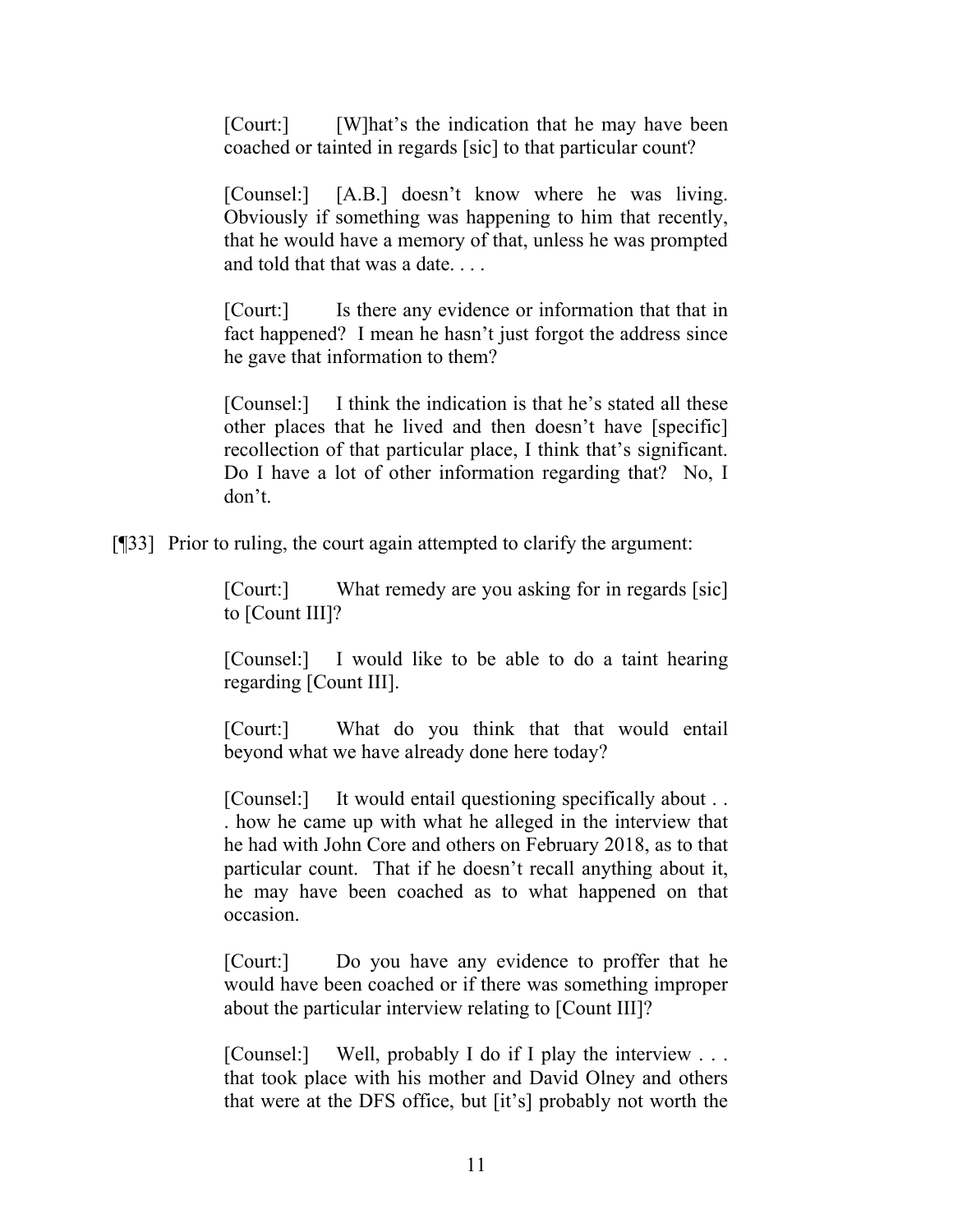[c]ourt's time or our time to go through that video. So no, I don't have anything else.

[¶34] The district court noted, "There hasn't been any specific evidence proffered or presented to the [c]ourt that creates the indicia of improper or coercive interview techniques being used in the interviews of the minor child in this matter . . . ." After reviewing the *Larsen* factors, the court concluded A.B. was competent to testify and denied the request for a further taint hearing.

[¶35] Defense counsel was not "barred" from presenting evidence of taint.

[T]he focus of the pretrial hearing is on the coercive and suggesting propensity of the investigative questioning of each child and whether that questioning, examined in light of all relevant circumstances, gives rise to the substantial likelihood that the child's recollection of actual events has been irremediably distorted and the statements and the testimony concerning those events are unreliable.

*Michaels*, [6](#page-12-0)42 A.2d at 1383–84.<sup>6</sup> "[T]here must be a showing of at least 'some evidence' that the victim's statements were the product of suggestive or coercive interview techniques **before** a 'taint hearing' must be granted." *Griggs*, ¶ 30, 367 P.3d at 1123 (emphasis added) (quoting *English*, 982 P.2d at 146 (citing *Michaels*, 642 A.2d at 1383)). "Some evidence means a quantity more than none or a scintilla, that rationally may lead to a conclusion of incompetency." *Alicea v. State*, 13 P.3d 693, 697 (Wyo. 2000) (quoting *Hatten v. State*, 978 S.W.2d 608, 611 (Tex. App. 1998), *aff'd and remanded* (Apr. 29, 1998)), *overruled on other grounds by Jones v. State*, 2019 WY 45, 439 P.3d 753 (Wyo. 2019).

[¶36] Here, the only evidence of "taint" was A.B.'s inability to recall where he lived in September 2016. "The inability to remember specific matters does not mean a witness is not competent to testify, although it may affect her credibility as a witness." *Young*, ¶ 19, 418 P.3d at 229 ("[T]he *Larsen* test 'focuses on the mental abilities of the witness rather than the witness's recollection of specific events.'" (citation omitted)); *Ryan v. State*, 988 P.2d 46, 58 (Wyo. 1999) ("That [the witness's] memory proved fallible on one point does not demonstrate the absence of an independent recollection. Her memory of the event as a whole must be considered in ascertaining whether she actually had an independent recollection of the events.").

<span id="page-12-0"></span><sup>6</sup> We adopted our analysis of the parameters of a taint hearing in *English*, following the reasoning of the New Jersey Supreme Court in *Michaels*, 642 A.2d at 1383–84 (examining the role of expert testimony in a taint hearing). *Billingsley v. State*, 2003 WY 61, ¶¶ 20–21, 69 P.3d 390, 397–98 (Wyo. 2003).